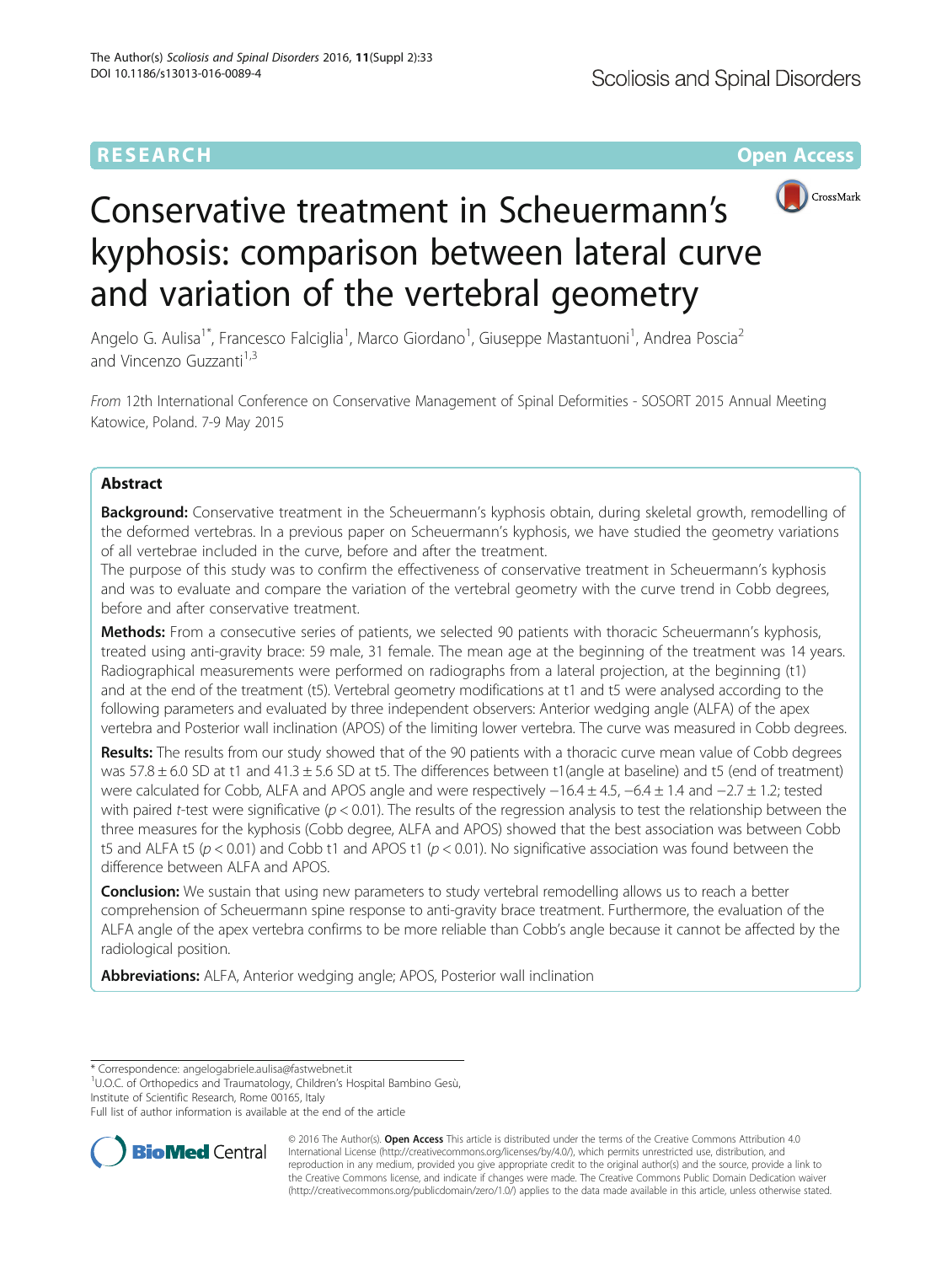## <span id="page-1-0"></span>Background

In 1920 Scheuermann [[1\]](#page-4-0) first described the association of developmental Kyphosis and wedging of thoracic vertebrae; he used the term "osteochondritis juvenilis dorsi" [\[2](#page-4-0)], but the condition is universally known today as Sheuermann's kyphosis. Sorenson [[3](#page-4-0)], proposed a diagnosis based on the presence of three or more adjacent vertebrae wedged 5° or more and no evidence of congenital, infectious or traumatic disorders of the spine. These criteria are widely accepted and used today. The prevalence in the general population ranged from 4 to 10 % [\[4, 5](#page-4-0)]. The pathogenesis is still not clear some authors write that "The weakness of the vertebral endplate probably results from a predisposing genetic background that influences the quality of matrix components (collagen types II and IX) and chondrocytes" [[5, 6\]](#page-4-0) other said that mechanical stress influences the severity of spinal impairment [[7\]](#page-4-0).

Vertebral geometry alterations in Scheuermann's kyphosis and results of the orthopedic treatment have been measured by radiographic measure of both curve entity and vertebral wedging on longitudinal section [[8](#page-4-0)–[11\]](#page-4-0). Clinical evolution of the deformity is not always correlated to presently used radiographic parameters. On the other hand, it is possible that vertebal morphology alteration in kyphotic curve could be explained by a more complex theory model than the currently accepted one [\[12\]](#page-4-0). For this reason, in a previous paper on Scheuermann's kyphosis, we have studied the geometry variations of all vertebrae included in the curve, before and after the treatment [[13\]](#page-4-0).

The purpose of this study was to confirm the effectiveness of conservative treatment in Scheuermann's kyphosis and was to evaluate and compare the variation of the vertebral geometry with the curve

trend in Cobb degrees, before and after conservative treatment.

## **Methods**

We selected, from a consecutive series of patients, included in a prospective database, 90 patients with thoracic Scheuermann's kyphosis, treated using antigravity brace between 2004 and 2010 (Fig. 1). Other type of kyphosis were excluded. 59 patients were male, 31 were female. The mean age at the beginning of the treatment was  $14.2 \pm 1.8$  years. The mean curve entity before treatment, measured by Cobb's method, was 57.8 °, a value that, according to the literature data, requires orthopaedic treatment [[14\]](#page-4-0).

All cases were treated with anti-gravity brace. Time bracing prescribed was max 20 h daily, min 16 h daily. In order to maximize the adherence to treatment, patients were always followed by the same doctor. Furthermore, controls were performed every 3 months. Frequent checks allowed to verify and implement compliance establishing an open and friendly relationship with the patients. Close checks were also performed to maximize bracing effectiveness over the time. Weaning was started when a full recovery of vertebral geometry was seen on a latero-lateral radiograph view. Not exercises were performed.

Radiographical measurements were performed on radiographs from a lateral projection, at the beginning (t1) and at the end of the treatment (t5).

To avoid the great variance in the range of curve angles in thoracic kyphosis that rely on the radiological position, x-rays were performed all at our Radiology Department observing the following position: standing with head straight, arms bent at 45° and hands placed on a support.



Fig. 1 The anti-gravity brace used for the treatment of Scheuermann's kyphosis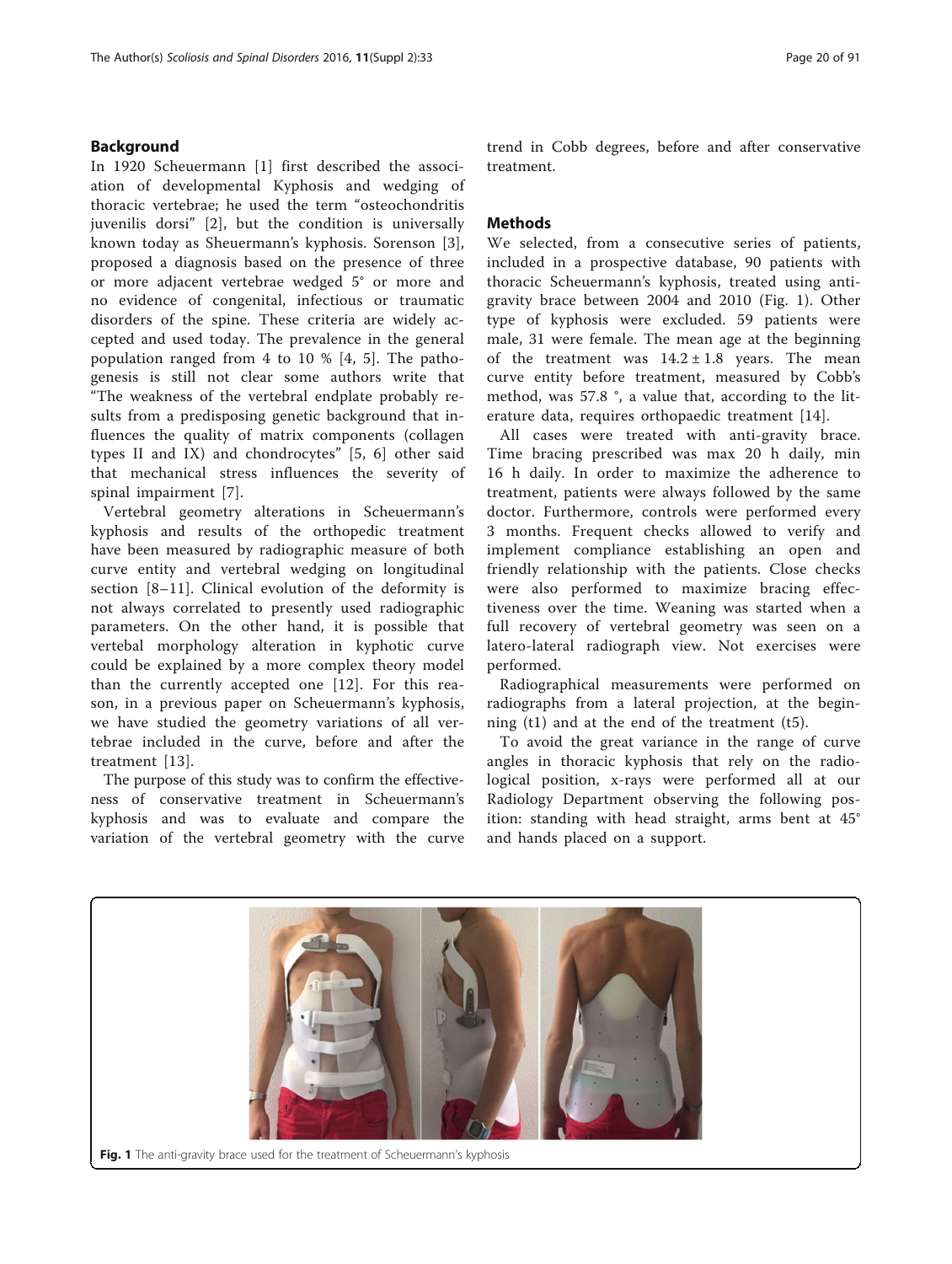

Vertebral geometry modifications at t1 and t5 were analysed according to the following parameters and evaluated by three independent observers:

Cobb degrees for curve magnitude Anterior wedging angle (ALFA) of the apex vertebra Posterior wall inclination (APOS) of the limiting lower vertebra.

In particular, the measurement of ALFA angle was the calculation of the convex angle formed by two lines perpendicular to the lines passing through posterior and anterior limit, respectively of superior and inferior disk plates of the vertebral body (Fig. 2). Instead the measurement of the posterior wall inclination APOS, was conducted using disk plate limits of each vertebra. More specifically, we have calculated the angles between the line perpendicular to the inferior plate and the line passing through superior and inferior limit of posterior wall.

These parameters were chosen because they had shown to be the most significant in a previous study (13).

## Statistical analysis

Mean and Standard Deviation of kyphosis degree as Cobb, ALFA and APOS angle at baseline (t1) and at the end of treatment (t5) were calculated and differences between t1 and t5 were tested with paired t-test. Furthermore, a linear regression model was used to test the relationship between Cobb, ALFA and APOS angle at t1, t5 and at t5-t1 difference.

## Results

The results from our study showed that of the 90 patients with a thoracic curve mean value of Cobb degrees was  $57.8 \pm 6.0$  SD at t1 and  $41.3 \pm 5.6$  SD at t5 (Fig. 3). The mean duration of treatment was  $32.9 \pm 18.44$  months and the mean follow-up was  $30.02 \pm 18.85$  months. The differences between t1(angle at baseline) and t5 (end of treatment) were calculated for Cobb, ALFA and APOS angles and were respectively  $-16.4 \pm 4.5$ ,  $-6.4 \pm 1.4$  and  $-2.7 \pm 1.2$ ; tested with paired *t*-test were significative  $(p < 0.01)$ (Table [1](#page-3-0)). No difference statistically significative between male and female was reported. The results of the regression analysis to test the relationship between the three measures for the kyphosis (Cobb

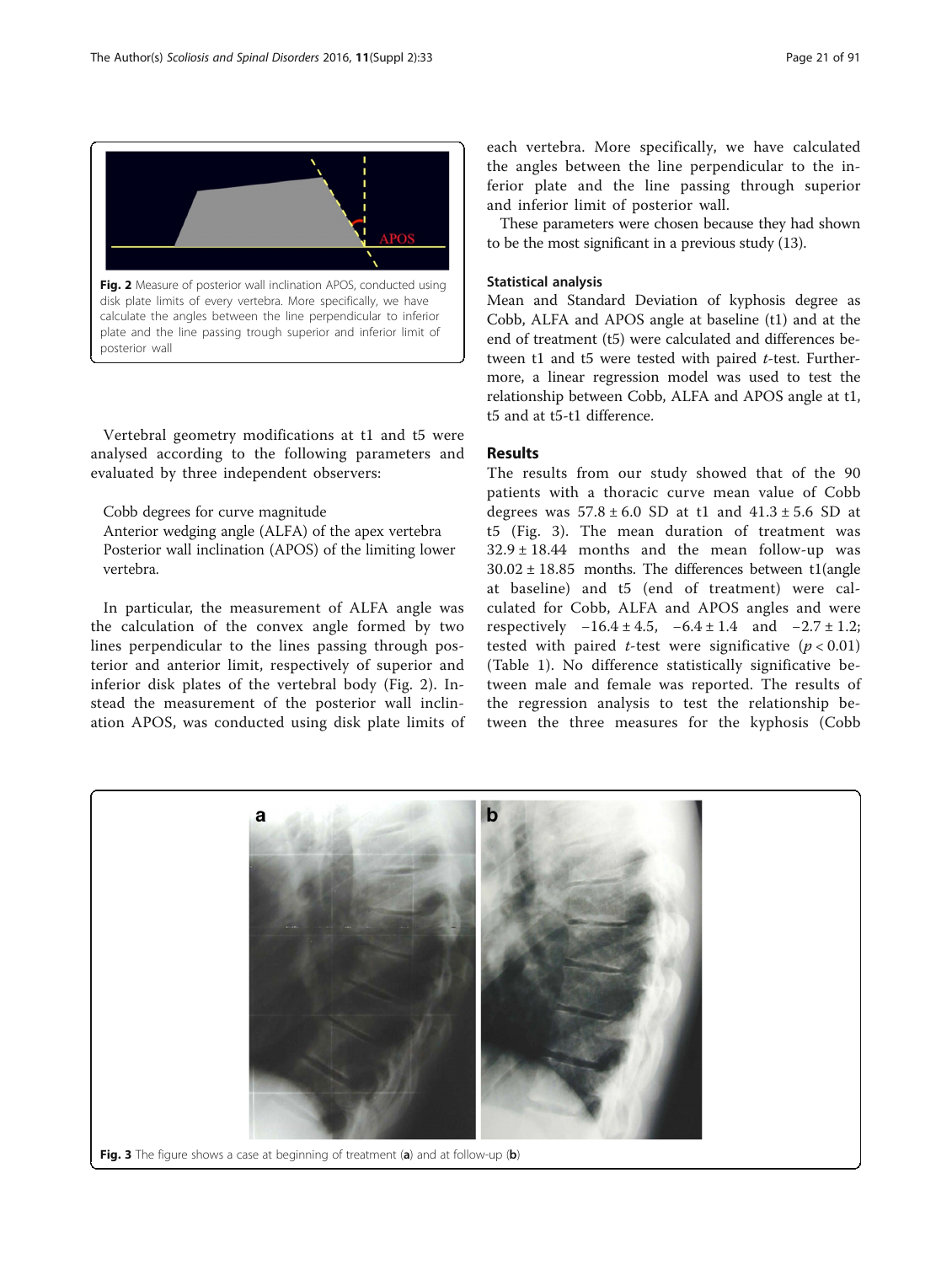| Condition | Time | Mean | sd  | Differ ence T5-T1 mean (SD) | P value (Paired T test) |
|-----------|------|------|-----|-----------------------------|-------------------------|
| Cobb      | t1   | 57.8 | 6.0 | $-16.4(4.5)$                | < 0.01                  |
|           | t5   | 41.3 | 5.6 |                             |                         |
| ALFA ant  | t1   | 14.0 | 2.2 | $-6.4(1.4)$                 | < 0.01                  |
|           | t5   | 7.6  | 2.4 |                             |                         |
| APOS      | t1   | 4.6  | 1.7 | $-2.7(1.2)$                 | < 0.01                  |
|           | t5   | 1.9  | 1.0 |                             |                         |

<span id="page-3-0"></span>Table 1 Mean, Standard Deviation (SD) of kyphosis in terms of Cobb degree, ALFA and APOS angle at baseline (t1) and at the end of treatment (t5)

degree, ALFA and APOS) are shown in Table 2. The best association was found between Cobb t5 and ALFA t5  $(p < 0.01)$  and between Cobb t1 and APOS t1 ( $p < 0.01$ ). No significative association was found between the difference between ALFA and APOS.

## Discussion

The results confirm that conservative treatment in Scheuermann's Kyphosis, during skeletal growing, is effectiveness and we can obtain a remodelling of the deformed vertebrae.

In particular the antigravity brace, based on biomechanical action of the three points principle: one force is applied behind the curve apex and the other two forces are applied at the end of the vertebrae at the curve ends. Moreover, in according to the vector calculation principles, a force applied to a curve structure is divided in two components with direction and course determined by the application point and by the space orientation of the resultant. Therefore it is logical that forces applied by an antigravity brace could produce different effects on the vertebral remodelling, depending on the vertebral position. On this basis, we sustain that using ALFA angle of the apex vertebra and APOS angle of the limiting lower vertebra to study vertebral remodelling allows us to

Table 2 Regression analysis to test the relationship between Cobb, ALFA and APOS angle

| Υ                   | X                  | Coeff   | р      | R2     |
|---------------------|--------------------|---------|--------|--------|
| Cobb <sub>t1</sub>  | AI FA t1           | 1.63    | < 0.01 | 0.3545 |
| $Cobb$ t5           | AI FA t5           | 2.03    | < 0.01 | 0.7610 |
| $Cobb$ t5-t1        | AI FA t5-t1        | 0.81    | 0.019  | 0.0605 |
| C <sub>obb</sub> t1 | APOS <sub>t1</sub> | 2.72    | < 0.01 | 0.6160 |
| $Cobb$ t5           | APOS <sub>t5</sub> | 2.89    | < 0.01 | 0.2762 |
| $C$ obb $t$ 5-t1    | APOS t5-t1         | 1.38    | < 0.01 | 0.1322 |
| ALFA t5-t1          | APOS t5-t1         | $-0.20$ | 0.09   | 0.0307 |

reach a better comprehension of Scheuermann spine response to anti-gravity brace treatment.

## Conclusion

The correlation between Cobb and ALFA at followup and Cobb and Posterior Wall Inclination at baseline confirm the complexity of vertebral remodelling and allows us to reach a better comprehension of Scheuermann spine response to anti-gravity brace treatment.

Moreover the evaluation of the ALFA angle of the apex vertebra confirms to be more reliable than Cobb's angle because it cannot be affected by the radiological position.

#### Declarations

This article has been published as part of Scoliosis and Spinal Disorders Volume 11 Supplement 2, 2016. Research into Conservative Management of Spinal Deformities: Short Articles from the SOSORT 2015 Meeting. The full contents of the supplement are available online [http://scoliosisjournal.biomedcentral.com/](http://scoliosisjournal.biomedcentral.com/articles/supplements/volume-11-supplement-2) [articles/supplements/volume-11-supplement-2.](http://scoliosisjournal.biomedcentral.com/articles/supplements/volume-11-supplement-2)

#### Availability of data and materials

The data will be shared only with a direct request to the author by email.

#### Authors' contributions

AGA participated in the conception, design and coordination, and to acquisition of data, analysis and interpretation of data and drafted the manuscript. MG, FF and GM helped to draft the manuscript. AP participated in the design of the study and performed the statistical analysis. VG participated in the conception. All authors read and approved the final manuscript.

#### Competing interests

The authors declare that they have no competing interests.

#### Consent for publication

Informed consent was obtained for the Fig. [1](#page-1-0).

#### Ethics approval and consent to participate

All procedures performed in studies involving human participants were in accordance with the ethical standards of the institutional and/or national research committee and with the 1964 Helsinki declaration and its later amendments or comparable ethical standards.

Ethics approval was not required as stated by Ethics Committee Ospedale Pediatrico Bambino Gesù IRCCS\*.

Informed consent was obtained from all individual participants included in the study.